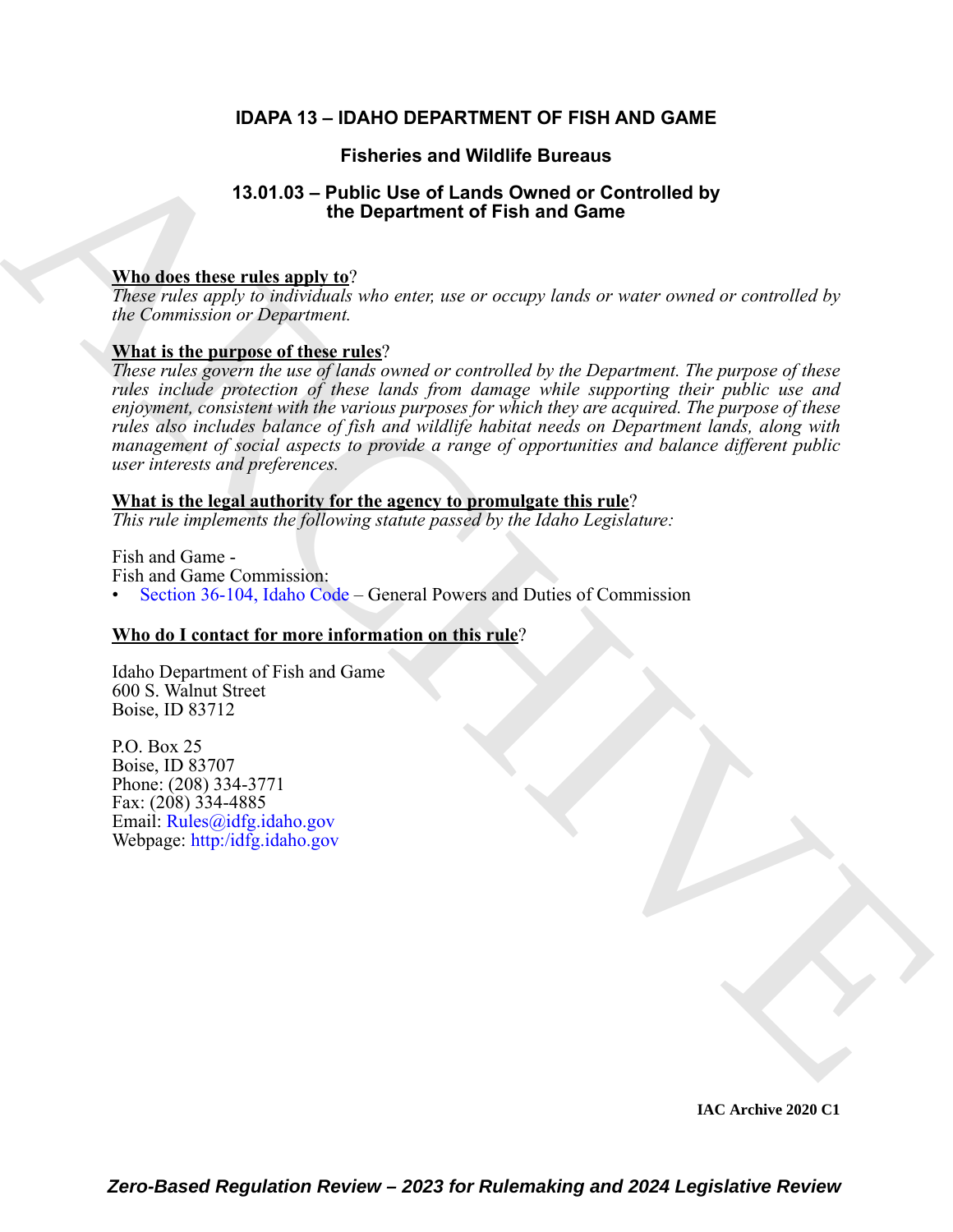# **Table of Contents**

# 13.01.03 - Public Use of Lands Owned or Controlled by<br>the Department of Fish and Game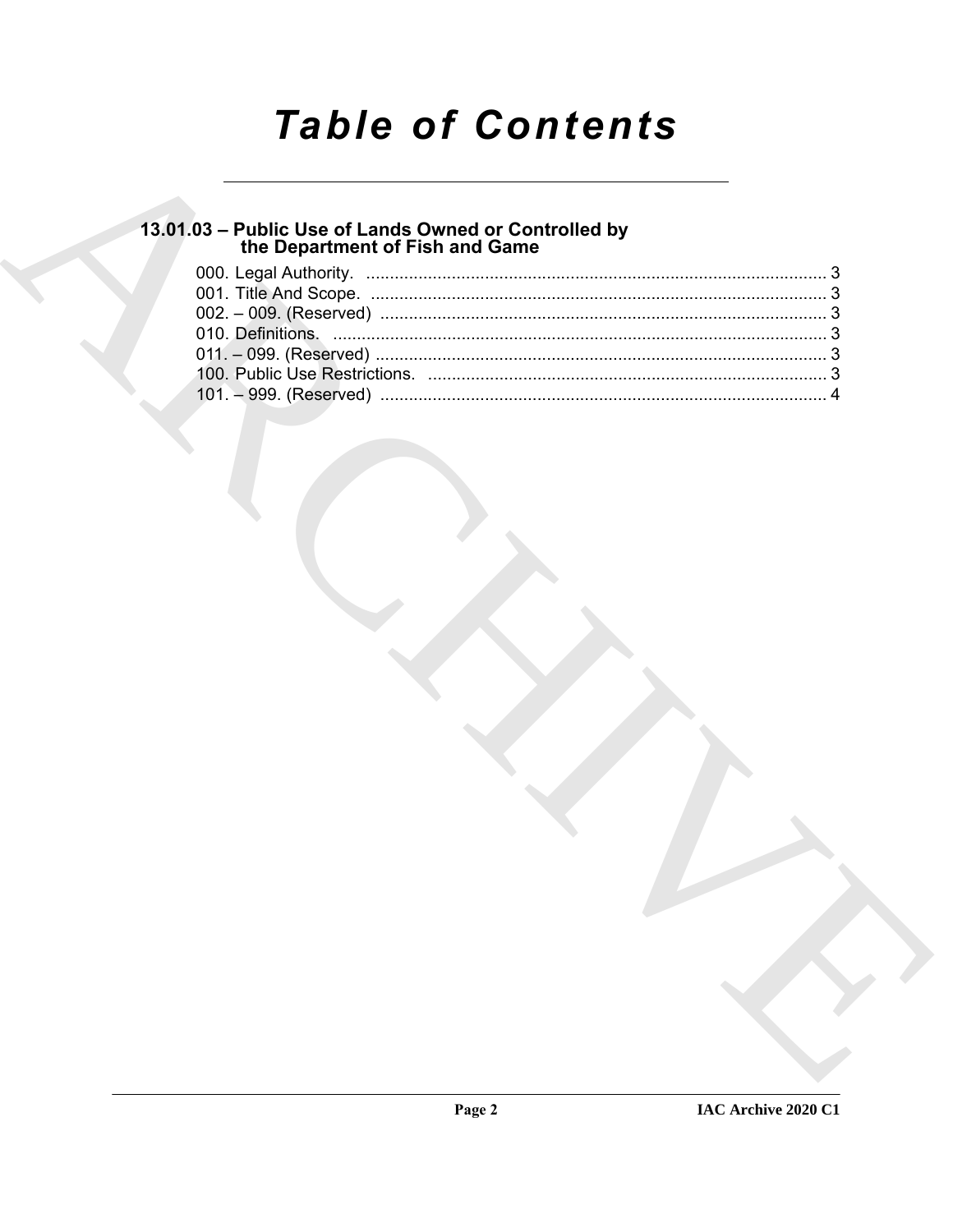#### **13.01.03 – PUBLIC USE OF LANDS OWNED OR CONTROLLED BY THE DEPARTMENT OF FISH AND GAME**

#### <span id="page-2-15"></span><span id="page-2-1"></span><span id="page-2-0"></span>**000. LEGAL AUTHORITY.**

Section 36-104(b), Idaho Code, authorizes the Commission to adopt rules concerning the use of lands owned or controlled by the Department. (3-20-20)

#### <span id="page-2-18"></span><span id="page-2-2"></span>**001. TITLE AND SCOPE.**

The title of this chapter for citation is IDAPA 13.01.03 "Public Use of Lands Owned or Controlled by the Department of Fish and Game." These rules govern use of lands owned or controlled by the Department. (3-20-20) of Fish and Game." These rules govern use of lands owned or controlled by the Department.

<span id="page-2-3"></span>**002. – 009. (RESERVED)**

#### <span id="page-2-7"></span><span id="page-2-4"></span>**010. DEFINITIONS.**

<span id="page-2-8"></span>**01. Aircraft**. Any vehicle capable of use for transportation on or in the air and any unmanned aircraft system. (3-20-20)

<span id="page-2-9"></span>**02. Commercial Use**. Any use or activity related to a business venture or for which a fee is charged, or in which the primary purpose is the sale or barter of goods or services, regardless of whether the use or activity is intended to produce a profit. (3-20-20)

<span id="page-2-11"></span>**03. Lands Owned or Controlled by the Department**. Real property, owned or controlled by the Commission or Department, managed for public recreation or for the protection, maintenance, and enhancement of fish and wildlife. (3-20-20) fish and wildlife.

<span id="page-2-10"></span>**04. Designated Roads and Trails**. All roads and trails posted as open or designated as open on Department public use maps.

<span id="page-2-12"></span>**05. Safety Zone**. A posted area established for the safety and protection of persons, equipment, structures, or livestock and where shooting within, across, or into the area is not permitted. (3-20-20)

**06. Unattended**. As it pertains to decoys, the absence of any person within one hundred (100) yards from any decoy for a period of more than one-half  $(1/2)$  hour. (3-20-20)

<span id="page-2-17"></span><span id="page-2-16"></span><span id="page-2-14"></span><span id="page-2-13"></span>**07. Watercraft**. Any vessel capable of use for transportation on or in the water. (3-20-20)

#### <span id="page-2-5"></span>**011. – 099. (RESERVED)**

#### <span id="page-2-6"></span>**100. PUBLIC USE RESTRICTIONS.**

**01. Activities Not Allowed Without Authorization**. Unless specifically authorized by the Commission, Director, Regional Supervisor, or designee, no person may:

**a.** Enter, use, or occupy lands or water when said lands are posted against such entry, use, or occupancy. (3-20-20)

66. Include the control of the control of the Democratic Section 11 and the control of the control of the control of the control of the control of the Control of the Control of the Control of the Control of the Control of **b.** Camp or park a vehicle or trailer in any area posted against such use, or to leave unattended a camp, vehicle, or trailer for more than forty-eight (48) hours, or to camp or park a vehicle or trailer for more than ten (10) days during any thirty (30) day period on any one (1) Wildlife Management Area (WMA) or one (1) access site separate from a WMA.  $(3-20-20)$ 

**c.** Operate any motorized vehicle, including over-snow use, except on designated roads and trails.  $(3-20-20)$ 

| Use watercraft on any waters posted against such use. | $(3-20-20)$ |
|-------------------------------------------------------|-------------|
|                                                       |             |

**e.** Use any form of fireworks or explosives. (3-20-20)

**f.** Permit any dog or other domestic animal to run at large when not present to control or care for it, or to permit any dog to be off leash when posted against such use. (3-20-20)

**g.** Conduct a dog field trial of any type, except a dog field trial or dog training using artificially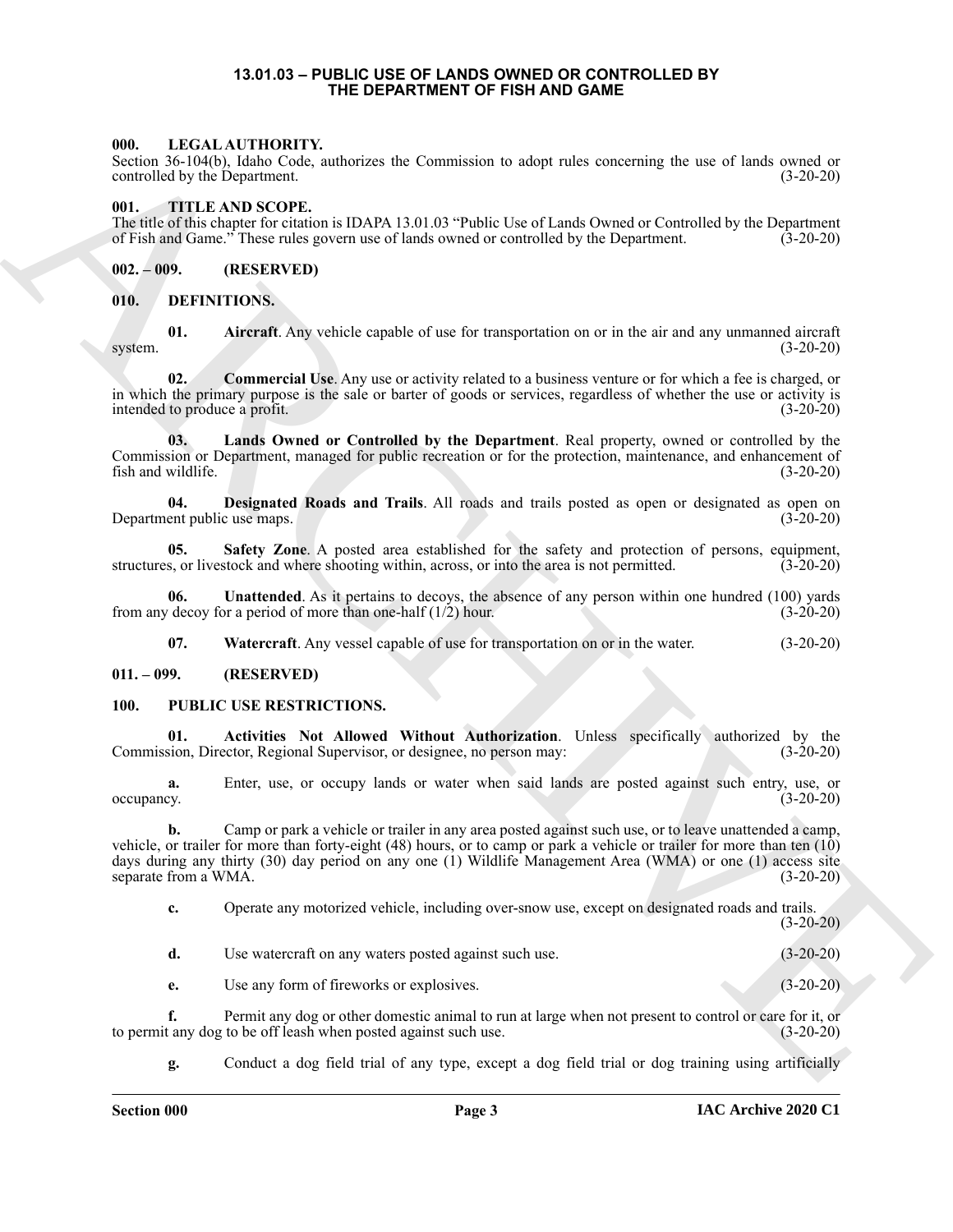#### *IDAHO ADMINISTRATIVE CODE IDAPA 13.01.03 – Public Use of Lands Owned or Department of Fish and Game Controlled by the Department of Fish and Game*

<span id="page-3-0"></span>

| $\mathbf{L}$ | Discharge any paintball guns. |  |  | $(3-20-20)$ |
|--------------|-------------------------------|--|--|-------------|
|              |                               |  |  |             |

|                            | <b>Department of Fish and Game</b>                                                             | <b>Controlled by the Department of Fish and Game</b>                                                                                                                                                                       |             |  |  |  |
|----------------------------|------------------------------------------------------------------------------------------------|----------------------------------------------------------------------------------------------------------------------------------------------------------------------------------------------------------------------------|-------------|--|--|--|
|                            | 13.01.15.300, "Rules Governing the Use of Dogs."                                               | propagated game birds between August 1 and September 30 with Department authorization under IDAPA                                                                                                                          | $(3-20-20)$ |  |  |  |
| h.<br>overnight.           |                                                                                                | Construct any blind, pit, platform, or tree stand, where soil is disturbed or trees are cut or altered,<br>and fasteners, such as wire, rope, or nails are used; or to leave any portable manufactured blind or tree stand | $(3-20-20)$ |  |  |  |
|                            | irrigation districts as provided by statute or rule.                                           | Adjust, open, close, tamper with, or manipulate in any manner, any diversion structure, headgate,<br>flume, recorded or flow dock or any device for water control. This provision does not limit the powers of agencies or | $(3-20-20)$ |  |  |  |
| j.                         | Shoot within, across, or into posted safety zones.                                             |                                                                                                                                                                                                                            | $(3-20-20)$ |  |  |  |
| k.<br>hours for waterfowl. |                                                                                                | Leave any decoy unattended, or to place any decoy any earlier than two (2) hours before official<br>shooting hours for waterfowl, or to leave any decoy at a hunting site later than two (2) hours after official shooting | $(3-20-20)$ |  |  |  |
| $\mathbf{l}$ .             | Discharge any paintball guns.                                                                  |                                                                                                                                                                                                                            | $(3-20-20)$ |  |  |  |
| m.                         | Disturb or remove any soils, gravel, or minerals.                                              |                                                                                                                                                                                                                            | $(3-20-20)$ |  |  |  |
| n.                         | except riding and pack animals may be used in association with recreational uses or as posted. | Turn domestic livestock into, or allow said animals to graze or trail on or across Department lands,                                                                                                                       | $(3-20-20)$ |  |  |  |
| 0.                         |                                                                                                | Cut, dig, or remove any crops, trees, shrubs, grasses, forbs, logs, or fuel wood.                                                                                                                                          | $(3-20-20)$ |  |  |  |
| p.                         | Place, maintain, or store any beehives or bee boards.                                          |                                                                                                                                                                                                                            | $(3-20-20)$ |  |  |  |
| q.                         | Use lands for any commercial purpose.                                                          |                                                                                                                                                                                                                            | $(3-20-20)$ |  |  |  |
| r.                         | Place a geocache.                                                                              |                                                                                                                                                                                                                            | $(3-20-20)$ |  |  |  |
| S.                         | Use for group events of over fifteen (15) people.                                              |                                                                                                                                                                                                                            | $(3-20-20)$ |  |  |  |
| t.                         | Land or launch aircraft except on public airstrips.                                            |                                                                                                                                                                                                                            | $(3-20-20)$ |  |  |  |
| u.                         | Use or transport any hay, straw, or mulch that is not weed-free certified.                     |                                                                                                                                                                                                                            | $(3-20-20)$ |  |  |  |
| $101. - 999.$              | (RESERVED)                                                                                     |                                                                                                                                                                                                                            |             |  |  |  |
|                            |                                                                                                |                                                                                                                                                                                                                            |             |  |  |  |
|                            |                                                                                                |                                                                                                                                                                                                                            |             |  |  |  |
|                            |                                                                                                |                                                                                                                                                                                                                            |             |  |  |  |
|                            |                                                                                                |                                                                                                                                                                                                                            |             |  |  |  |
|                            |                                                                                                |                                                                                                                                                                                                                            |             |  |  |  |
|                            |                                                                                                |                                                                                                                                                                                                                            |             |  |  |  |
|                            |                                                                                                |                                                                                                                                                                                                                            |             |  |  |  |
|                            |                                                                                                |                                                                                                                                                                                                                            |             |  |  |  |
|                            |                                                                                                |                                                                                                                                                                                                                            |             |  |  |  |